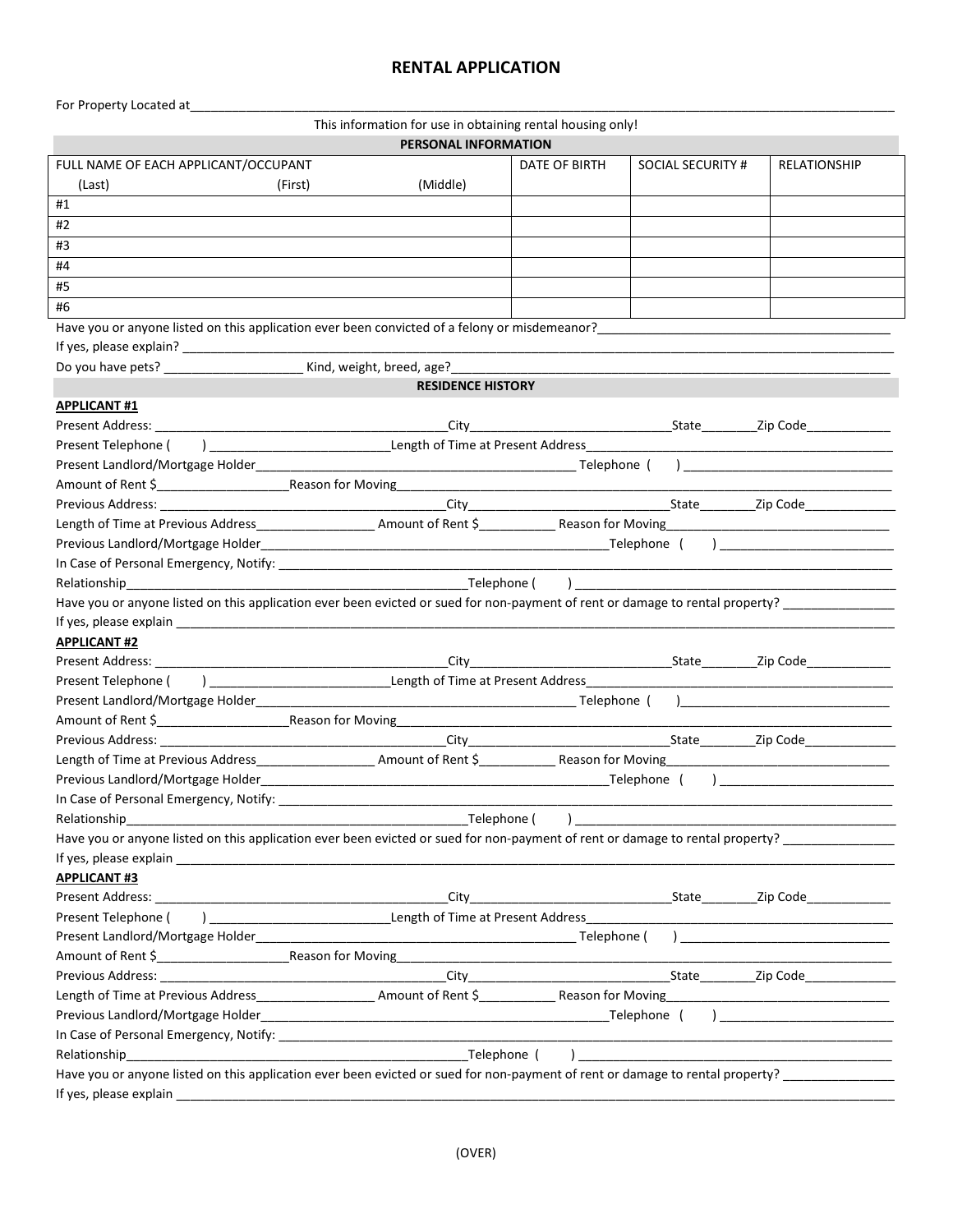## **RENTAL APPLICATION EMPLOYMENT INFORMATION**

| <b>APPLICANT#1</b>                                  |                                                                                                                                                                                                                                |                               |                                      |
|-----------------------------------------------------|--------------------------------------------------------------------------------------------------------------------------------------------------------------------------------------------------------------------------------|-------------------------------|--------------------------------------|
| Employed By                                         |                                                                                                                                                                                                                                |                               |                                      |
|                                                     |                                                                                                                                                                                                                                |                               |                                      |
|                                                     | Position Held new Supervisor Supervisor Supervisor Salary/Wage \$ Per hr/wk/mo/yr Position Held New York 2019                                                                                                                  |                               |                                      |
|                                                     | Previous employer (if at present employer less than six (6) months)                                                                                                                                                            |                               |                                      |
|                                                     |                                                                                                                                                                                                                                |                               |                                      |
| <b>APPLICANT #2</b>                                 |                                                                                                                                                                                                                                |                               |                                      |
|                                                     |                                                                                                                                                                                                                                |                               |                                      |
|                                                     |                                                                                                                                                                                                                                |                               |                                      |
|                                                     |                                                                                                                                                                                                                                |                               |                                      |
|                                                     | Previous employer (if at present employer less than six (6) months) [19] The contract of the contract of the contract of the contract of the contract of the contract of the contract of the contract of the contract of the c |                               |                                      |
|                                                     |                                                                                                                                                                                                                                |                               |                                      |
| <b>APPLICANT#3</b>                                  |                                                                                                                                                                                                                                |                               |                                      |
|                                                     |                                                                                                                                                                                                                                |                               |                                      |
|                                                     |                                                                                                                                                                                                                                |                               |                                      |
|                                                     | Position Held <b>Example 2018</b> Supervisor Supervisor Supervisor Salary/Wage \$ Per hr/wk/mo/yr Legalary 2018                                                                                                                |                               |                                      |
|                                                     | Previous employer (if at present employer less than six (6) months)______________                                                                                                                                              |                               |                                      |
| Previous Employer Phone #                           |                                                                                                                                                                                                                                |                               | How Long?                            |
|                                                     |                                                                                                                                                                                                                                | <b>BANKING AND REFERENCES</b> |                                      |
| <b>APPLICANT#1</b>                                  |                                                                                                                                                                                                                                |                               |                                      |
|                                                     |                                                                                                                                                                                                                                |                               |                                      |
|                                                     |                                                                                                                                                                                                                                |                               |                                      |
|                                                     |                                                                                                                                                                                                                                |                               |                                      |
| <b>APPLICANT#2</b>                                  |                                                                                                                                                                                                                                |                               |                                      |
|                                                     |                                                                                                                                                                                                                                |                               |                                      |
|                                                     |                                                                                                                                                                                                                                |                               |                                      |
|                                                     |                                                                                                                                                                                                                                |                               |                                      |
| <b>APPLICANT#3</b>                                  |                                                                                                                                                                                                                                |                               |                                      |
|                                                     |                                                                                                                                                                                                                                |                               |                                      |
|                                                     |                                                                                                                                                                                                                                |                               |                                      |
| Personal Reference #2 (Address & Phone #) _________ |                                                                                                                                                                                                                                |                               |                                      |
|                                                     |                                                                                                                                                                                                                                | <b>AUTOMOBILE INFORMATION</b> |                                      |
| Make                                                |                                                                                                                                                                                                                                |                               | State                                |
| Make                                                |                                                                                                                                                                                                                                |                               | State<br><u> 1989 - Jan Jan Jawa</u> |
| Make                                                | Model/Color____________________                                                                                                                                                                                                |                               | State                                |

Owners/Managers affirm that they will not refuse rental housing to any prospective tenant(s) on the basis of race, color, religion, sex, handicap, familial status or national origin. All decisions regarding qualification of the application will be made in the sole judgment of the Owner/Manager based upon past rental history, employment history, credit history and criminal history. Applicant hereby gives permission for Owner/Manager or the South Dakota Multi-Housing Association permission to obtain a credit report and other information for use in processing this application.

| APPLICANT'S SIGNATURE:           | DATF:                    |
|----------------------------------|--------------------------|
| CO-APPLICANT'S SIGNATURE:        | DATF:                    |
| <b>CO-APPLICANT'S SIGNATURE:</b> | DATF:                    |
| OWNER/AGENT:                     | APPLICATION RECEIVED BY: |

THIS APPLICATION IS VALID FOR THIRTY DAYS